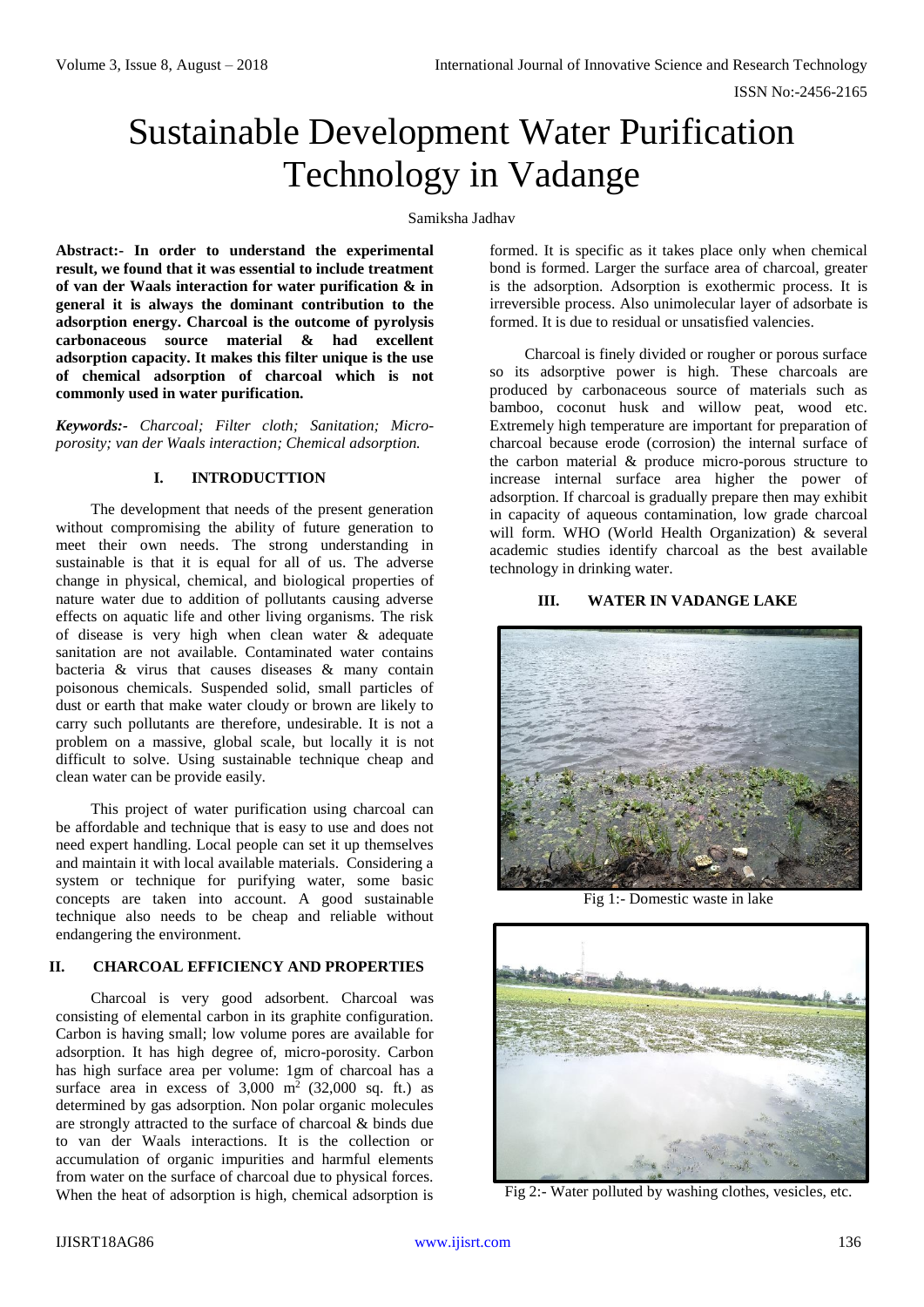ISSN No:-2456-2165



Fig 3:- Eutrophication in Lake

Vadange is a village located in Kolhapur district of Maharashtra state, India. Vadange is blessed with lake. Water is enough, but it is extremely polluted. The quality of water is decreasing day by day at local, regional & global level. For domestic purpose people use treated water for washing vehicles, clothes, disposal of solid waste containing wooden rags, household refuse, plastics, decrease the aesthetic beauty of water body & leads to spread of waterborne diseases. .Modern agricultural practices cause bioaccumulation and bio magnification of chemical pesticides and heavy metals during water run-off. Excessive richness of nutrients in lake frequently due to run-off from the land, which causes a dense growth of plants life. Increase in eutrophication of lake, water becomes green and smelly. River water is supplied to village which comes in week or sometimes once in two weeks. Village has to suffer water disaster. We have tried to find solution for this problem, treating lake water and making it potable in very cheap, easy and affordable way.

## **IV. METHODOLOGY (PURIFICATION PROCESS)**

The process done with 1 lit. water sample from lake water &0.5 gm. Piece of any type of charcoal. Boil water; insert charcoal in water & boil it for 15 min. Temperature is up to  $100^0$ C measures by thermometer. Cool water in water bath and filter with cloth. Visible changes like change in color& also change in odor is seen.

| S.NO | Parameters            | Value |
|------|-----------------------|-------|
| 1.   | pΗ                    | 8.07  |
| 2.   | E. Conductivity       | 778   |
| 3.   | Alkalinity            | 156   |
| 4.   | <b>Total hardness</b> | 156   |
| 5.   | Permanent hardness    | 124   |
| 6.   | Temporary hardness    | 32    |
| 7.   | Calcium               | 16    |
| 8.   | Magnesium             | 28    |
| 9.   | Carbonate             | Ni1   |
| 10.  | <b>Bicarbonate</b>    | 190   |
| 11.  | Chlorides             | 116   |
| 12.  | Turbidity             | 2.2   |

| v | <b>RESULT</b> |
|---|---------------|
|   |               |

|                      | Color                |          |  |
|----------------------|----------------------|----------|--|
|                      | Odor                 | Odorless |  |
|                      | Most probable Number | Ni1      |  |
| 16.                  | Escherichia coli     | Ni1      |  |
| $T1.1.1.1$ $T11.1.1$ |                      |          |  |

Table 1. Flirted water sample testing for Portability

| S.NO | Parameters                 | Value        | Limits                                                    |
|------|----------------------------|--------------|-----------------------------------------------------------|
| 1.   | pH                         | $6.5 - 8.5$  | May be relaxed up to<br>9.2 according to IS<br>10500:2012 |
| 2.   | Е.<br>Conductivity         | $<$ 3100     |                                                           |
| 3.   | Alkalinity                 | $<$ 500      |                                                           |
| 4.   | Total<br>hardness          | 200          | May be extended up<br>to 600                              |
| 5.   | Permanent<br>hardness      |              |                                                           |
| 6.   | Temporary<br>hardness      |              |                                                           |
| 7.   | Calcium                    | 75           | May be extended up<br>to 200                              |
| 8.   | Magnesium                  | 30           | May be extended up<br>to 100                              |
| 9.   | Carbonate                  | Nil          | Nil                                                       |
| 10.  | Bicarbonate                | < 610        |                                                           |
| 11.  | Chlorides                  | 250          | May be extended up<br>to 1000                             |
| 12.  | Turbidity                  | $\mathbf{1}$ | May be relaxed up to<br>2.5 according to IS<br>10500:2012 |
| 13.  | Color (Hazen<br>units)     | 5            | May be extended up<br>to $15$                             |
| 14.  | Odor                       | Odorless     | Odorless                                                  |
| 15.  | Most<br>probable<br>Number | Nil          | Nil                                                       |
| 16.  | Escherichia<br>coli        | Nil          | Nil                                                       |

Table 2. Indian standard for drinking water (ISO 9001- 2008):